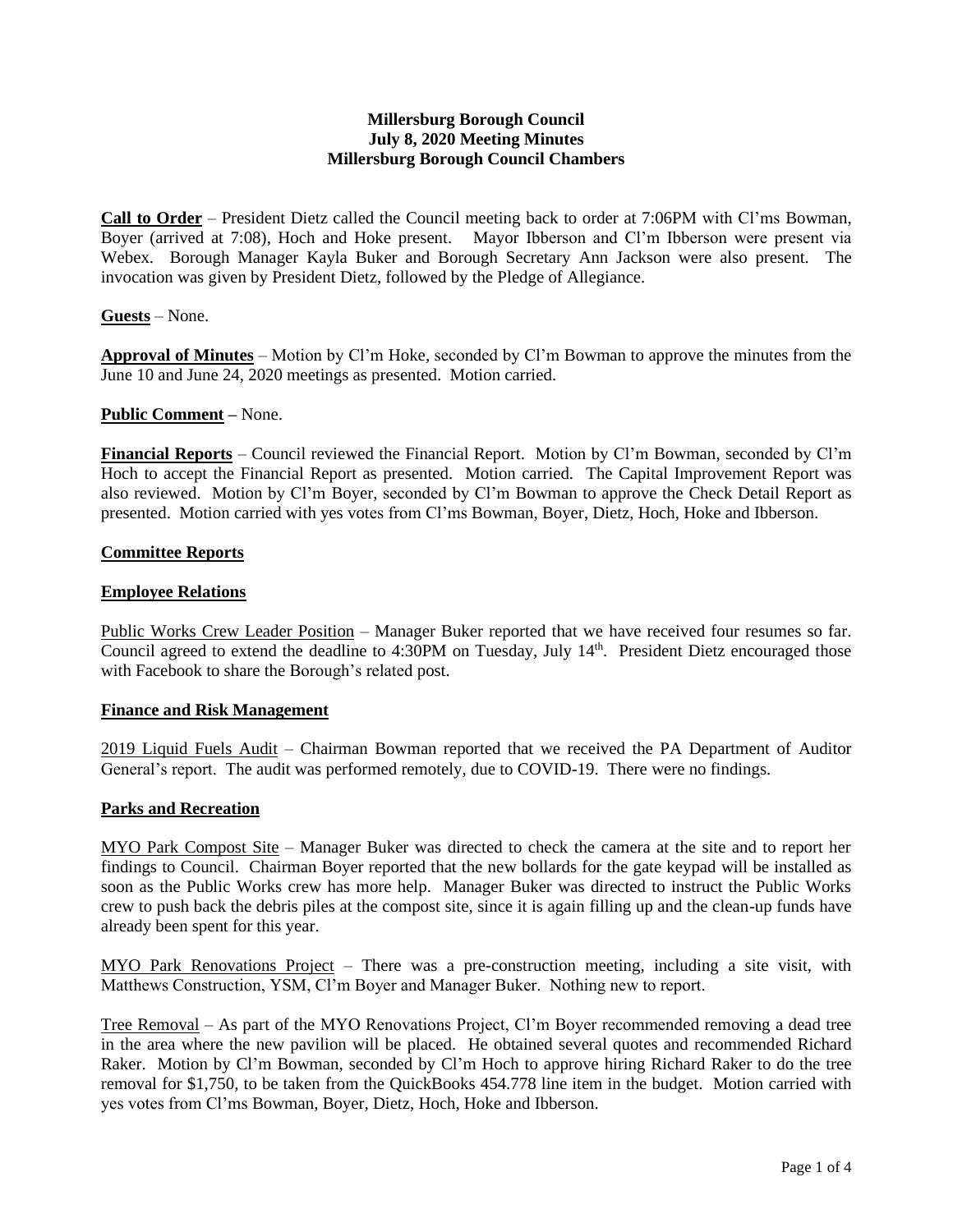Permitting Issue – Regarding the MYO Park Renovations Project, President Dietz reported that due to a landscape design change, we now need a modification to our water obstruction DEP permit. He directed Manager Buker to discuss this with Chuck Strodoski at YSM.

MYO Road Improvements Project – Manager Buker reported that Upper Paxton Township's project engineer (Mr. Farhat) will be coordinating with the Borough's project engineer (Trevor Matthews, with Matthews Construction), to handle scheduling specifics. If total road closures are known and communicated to the Borough Office, Secretary Jackson is to notify MYO compost site permit holders of said closures.

Park Restrooms Update – Seal Park restrooms are open Monday through Friday only. The Welcome Center restrooms are open Thursday through Sunday, in conjunction with Sweet Treats' hours of operation.

Pavilion Rentals – Secretary Jackson gave an update on the schedule. There is only one rental in July and one pending. August has five rentals scheduled. Council directed Secretary Jackson to update the COVID-19 Agreement and to continue using it.

# **Property**

UTV Purchase – Council reviewed the quote from Hoffman's Outdoor and Repair. Chairman Hoke reported that they will deliver the UTV to us and that they will pick up and deliver for servicing needs. Motion by Cl'm Bowman, seconded by Cl'm Hoke to approve the purchase of the UTV from Hoffman's for \$16,900. Motion carried with yes votes from Cl'ms Bowman, Boyer, Dietz, Hoch, Hoke and Ibberson. Cl'm Hoke will place the order and request the lead time. Additionally, Council directed Manager Buker to contact KMIT to get safety protocols and driver training information for the Public Works crew. Cl'm Snyder will be asked to contact Todd Peifer who reportedly offers driver safety training. The training is to take place after the new Public Works crew leader is hired.

Authority Conference Room AC Unit – Cl'm Hoke reported that the unit is being repaired by Imhof's. He will ask another HVAC vendor to provide a quote for modernizing the Authority's three work areas.

## **Public Safety**

Prescription Drop Box – Standard Operating Procedure – Council reviewed the draft policy. Motion by Cl'm Hoke, seconded by Cl'm Bowman to approve the policy as presented. Motion carried.

Full Time Office Benefit Cost Overview - Tabled until July 22<sup>nd</sup> Committee meeting. The list of surrounding municipalities' full time police officer starting salaries has been requested from Officer Trego.

### **Streets**

Additional Stop Signs – A Borough resident has requested Council review of two intersections – Front and Pine Streets and Gerhart, Moore and River Streets. It was determined that the sign at Front and Pine Streets is missing and that it should be replaced. Council agreed that no sign is needed at the Welcome Center.

Walnut Street Sinkhole Televising Quotes – Council reviewed quotes provided by Mr. Rehab and NazzTech and directed Manager Buker to get clarification on both regarding cleaning for discussion at the July 22nd business meeting.

**Economic Development** – Chairman Dietz had nothing to report.

**Mayor's Report –** Regarding modification of the existing contract, Mayor Ibberson reported that he is waiting for MPOETC to respond to a question about police physical agility testing. Cl'm Hoke suggested adding walking tours to the officers' schedules.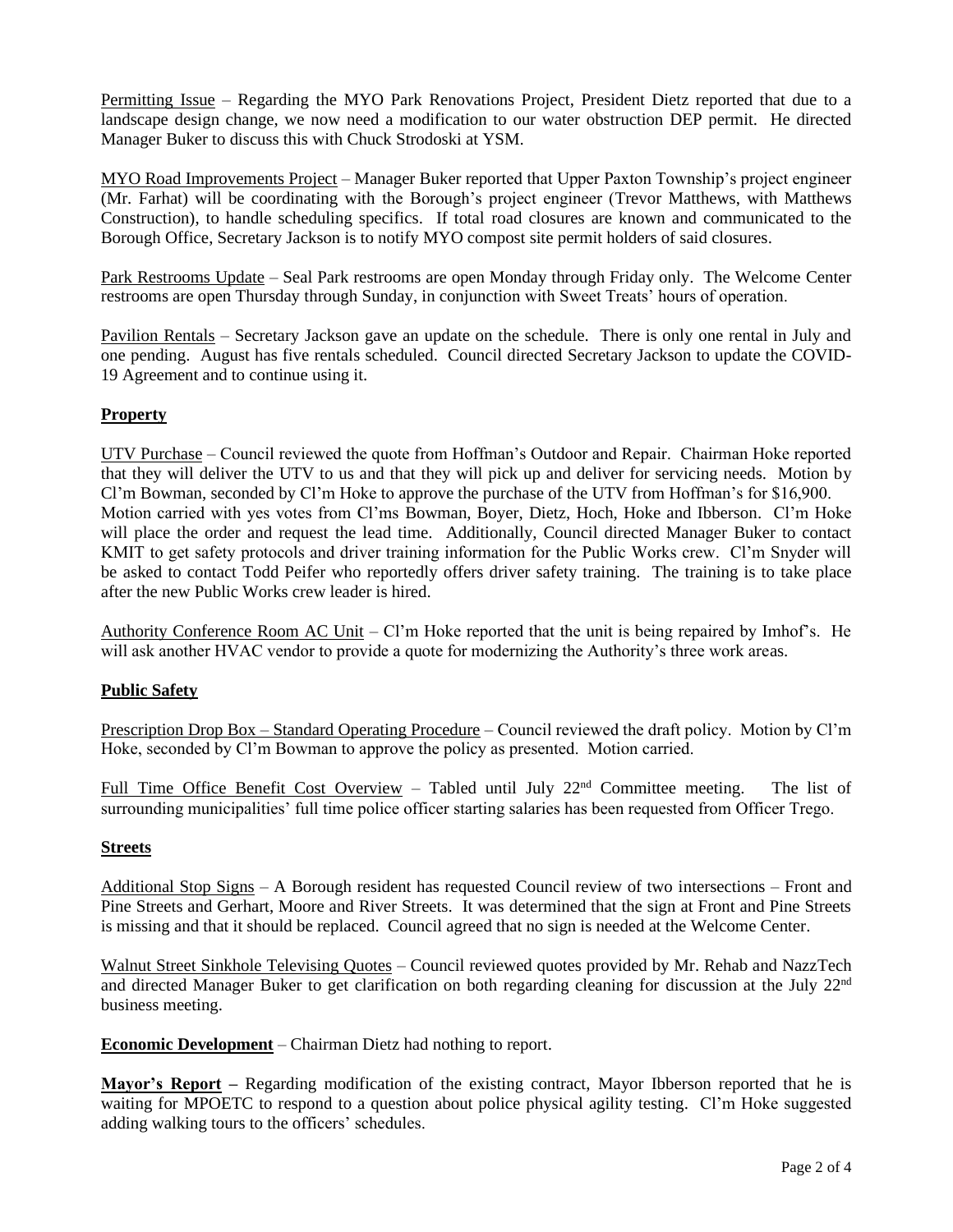**Manager's Report –** Written report was provided to all Cl'ms. Additionally, Manager Buker reported that the Center Street Erosion Control project will begin on July 13th and that the affected property owners have all been advised.

Borough Building ADA Upgrades Project – President Dietz directed Manager Buker to proceed by contacting appropriate contractors and soliciting quotes for review at the July 22<sup>nd</sup> business meeting.

**Code Enforcement Report –** Council reviewed the written report as submitted by Karen Zaporozec.

**Engineer's Report** – Written report was provided to all Cl'ms.

## **Unfinished Business**

Reopening Borough Building – Council agreed to remain closed to the public until further review on July 22nd .

Borough Resolution No. 20-01 MASD Gaming Grant / Letter – This resolution indicates Council's support of the Millersburg Area School District's Gaming Grant application for funding for security improvements and stair lifts. Motion by Cl'm Boyer, seconded by Cl'm Hoch to approve Borough Resolution No. 20-01 in support of MASD's Gaming Grant application. Motion carried.

Mayor Ibberson and Cl'm Ibberson left the meeting.

### **New Business**

PSAB Fall Leadership Conference – Cl'm Bowman requested authorization to attend the conference in Gettysburg on October 16-18, 2020. Motion by Cl'm Boyer, seconded by Cl'm Hoke to approve the \$200 registration fee for Cl'm Bowman to attend. Motion carried with yes votes from Cl'ms Boyer, Dietz, Hoch, and Hoke; Cl'm Bowman abstained.

**Communications** – All communications were made available to Cl'ms. There was nothing requiring Council action.

Cl'm Boyer left the meeting.

#### **Organization Reports**

Upper Dauphin COG – Cl'm Dietz reported that there was no meeting.

Millersburg Planning Commission – July 1, 2020 (draft) meeting minutes were provided.

Millersburg Area Pool Association – The pool opened on June 27<sup>th</sup>.

Millersburg Fire Company – No report.

Millersburg Area Authority – May 4, 2020 meeting minutes were provided to all Cl'ms.

Dauphin County Tax Collection Committee – January 15, 2020 summary meting minutes were provided to all Cl'ms.

Millersburg Ferry Boat Association - There is currently work being done on the ferry wall.

Dauphin Lebanon County Borough Association – No report.